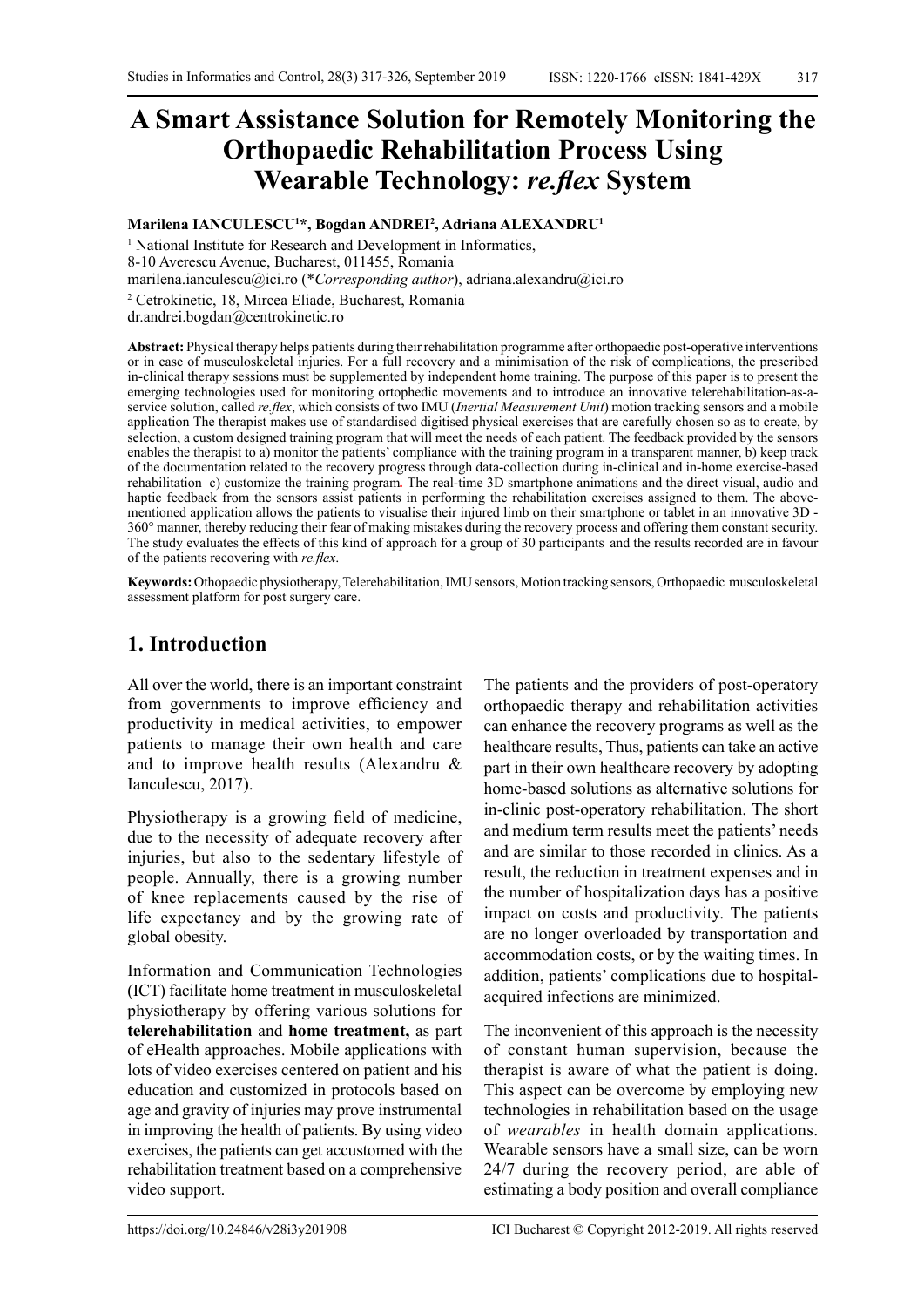with the physical exercises designed for bending and extension of the knee.

**Remote patient assessment platforms for orthopaedic care** provide physiotherapy possibilities for patients' total rehabilitation at home under self-direction. The clinicians manage remotely the recovery process and obtain all the data that enable them to evaluate the recovery progress of each patient. They convey their knowledge and offer their assistance and encouragement by real-time video sessions. Remote physiotherapy is a step further to better solutions based on **IMU sensors**, which are "electronic devices that measure and report orientation, velocity, and gravitational forces through the use of accelerometers and gyroscopes and often magnetometers" (Olson & Redkar, 2018). The data from these sensors are collected online. The incorporated IMU sensors on mobile applications for physiotherapy provide user-friendly video exercises and are used both for training the patients to understand the exercises, and for facilitating the real-time data collection on patients' home activity. By using these data, the physiotherapist can perform a health assessment with a view to deciding on the appropriateness of changing the rehabilitation exercise plan for a certain patient.

*re.flex* is a system that helps patients, physiotherapists and clinical managers who are involved in the recovery process after injuries by making the medical and managerial staff more efficient and contributing to an easier recovery for patients. re.flex is focused on knee and hip physiotherapy, being the most advanced orthopaedic tele-rehabilitation solution (Radicle, 2018).

This paper aims to present the results of a randomized controlled trial of an innovative system, re.flex, that highlights how an IMU-based remote patient monitoring solution can improve the orthopaedic rehabilitation.

The rest of the paper is organized as follows: Section 2 presents some of the main emerging technologies used for monitoring the orthopaedic movements and current applications based on them. Section 3 briefly introduces the *re.flex* system and describes the first orthopaedic telerehabilitation study with sensors in Eastern Europe. Section 4 marks out how the ongoing RO-SmartAgeing project can be improved with the help of the technology developed by *re.flex*. Some concluding insights are presented in the final section.

#### **2. Related Works on Applications Based on Emerging Technologies Used for Monitoring Orthopaedic Movements**

New emerging technologies represent a compulsory path for developing comprehensive and customized solutions, including the remote monitoring and rehabilitation. They feature an increasingly high capacity to continuously track the therapy and its results, to better engage the patient in the recovery process with minimal human assistance, and to enhance the efficiency of the orthopaedic activity, including its cost-effectiveness.

Some of the most important applications used for monitoring orthopaedic movements are presented below:

#### **2.1 Video Applications**

Video applications are easily accessible and usually inexpensive tools that aim to sustain the physical therapy performed at home by the patients, as a part of the medical recovery plan. They may include flexible, personalized exercise programs, constant guidance, video demos or instructive health information.

#### **2.1.1 Physitrack**

Physitrack apps allow access to more than 4.200 explicitly explained clinical home exercise videos, new 3D content, remote healthcare features and an outcome analysis available on patients' smartphones or computers. The targeted domains are physical rehabilitation and prevention for Orthopaedics, Neurology, Pediatrics, Cardiology and Women's Health (see Figure 1) (Physitrack, 2019).

#### **2.1.2 Kaia Health**

**Kaia Health** applications represent AI-powered applications that include physiotherapeutic and psychological exercises.



**Figure 1.** "Patient onboarding & triage" Physitrack apps (Physitrack, 2019)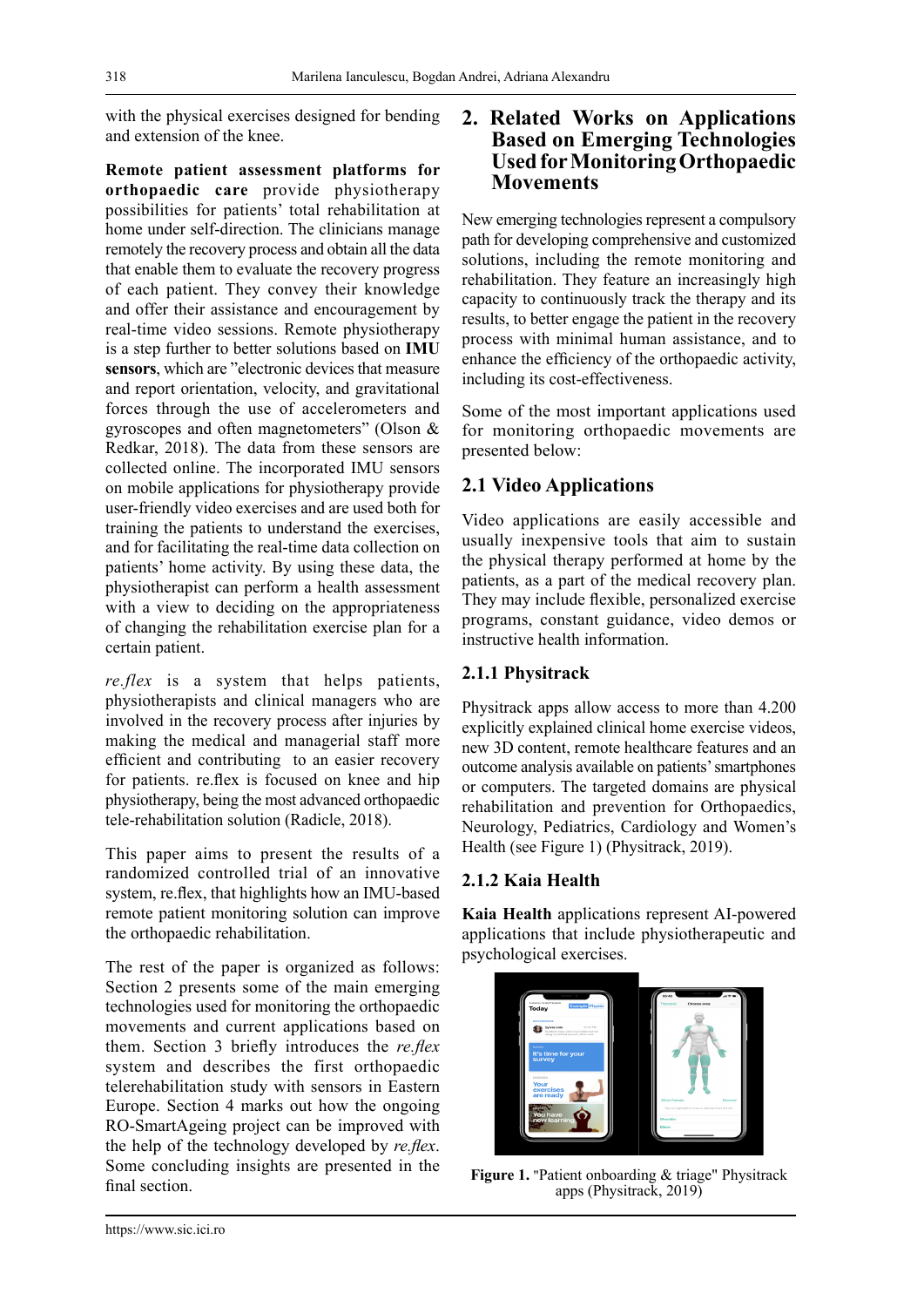They are based on a therapy algorithm that allows a customized content to be associated with the patient at the proper time, whereas in-app tracking features enable the patient to control his progress in accordance with different metrics, such as pain levels. An AI-powered motion tracking technology screens the person's motions by means of an iPhone camera (see Figure 2).



**Figure 2**. "Back Pain Exercises" Kaia app (Kaia Health, 2019)

Based on machine-learning models, Kaia's app is also able to inform the patient in natural language if the exercises are properly done or, if not, what direction has to be taken. (Kaia Health, 2019).

Some of the limitations of video applications are: certain recovery outcomes (such as knee and hip flexion or extension) that cannot be measured; the provided video exercise databases aren't automatically compared with patient's movements; as the data are self-reported by the patients, they can be accidentally or deliberately misreported, which has direct consequences on establishing the patient`s real adherence to the exercise plan and his real recovery progress.

## **2.2 Human Motion Tracking Systems**

Human motion tracking systems use a human body model with associated parameters which are assessed based on the available data while the body modifies his posture in a defined space (Vera-Perez et al., 2014). An accurate tracking can be done with wearable sensors or with high-speed cameras. The provided motion analysis makes them appropriate for orthopaedic rehabilitation.

Human motion tracking systems are grouped in two categories: computer vision-based and wearable sensor-based systems (Xu et al., 2019). The latter are appropriate for dynamic functions and continuous monitoring, since they provide an accurate and quantitative analysis of the available data, while involving a low-cost usage.

#### **2.2.1 Kinect**

*Kinect* is a Microsoft motion device that is able to track up to six bodies inside its associated view area. The device contains a depth sensor that can set up full-body 3D motion capture features. Based on an embedded skeleton algorithm, up to 25 joints for every identified body are provided in 3D (Beshara et al., 2016; Naeemabadi et al., 2018). A number of research studies were carried out in order to evaluate the precision and sustainability of Microsoft Kinect sensors for static postures (Xu & McGorry, 2015; Darby et al., 2016), gait (Mentiplay et al., 2015; Auvinet et al., 2017; Eltoukhy et al., 2017), body sway (Yeung et al., 2014), and joints angles for certain physical activities (Anton et al., 2016; Woolford, 2015; Huber et al., 2015).

Among the limitations of the Microsoft Kinect device, the most distinctive are: the necessity to eliminate from the associated view area all the objects that might cover the body, the incapacity of tracking the exercises done in a lying position, (Naeemabadi et al., 2018), the high production cost (over 1.600 \$), the fact that it cannot be customized according to the patient`s needs, the inability of detecting supine positions without extra hardware sensors.

### **2.3 Avatars Used for Rehabilitation**

Animated avatars have a well-defined potential for supporting the patient's engagement in-home rehabilitation phases due to the latest developments in motion tracking devices or machine learning. The capacity of an avatar to establish a direct communication with the patient enables the emergence of a better customized environment, which is perceived as an extension of the patient in terms of prevention, data recording applications and recovery (Shaked, 2017).

#### **2.3.1 Virtual Exercise Rehabilitation Assistant (VERA)**

*VERA* is an example of a digital platform that uses such an animated avatar to provide a wide range of guided physical exercises which are appropriate for therapy and rehabilitation in a nonclinical environment, together with tools which can ensure a remote monitoring of the patient. VERA comprises 3D motion-capture technology, it can measure 25 joints and limbs in motion at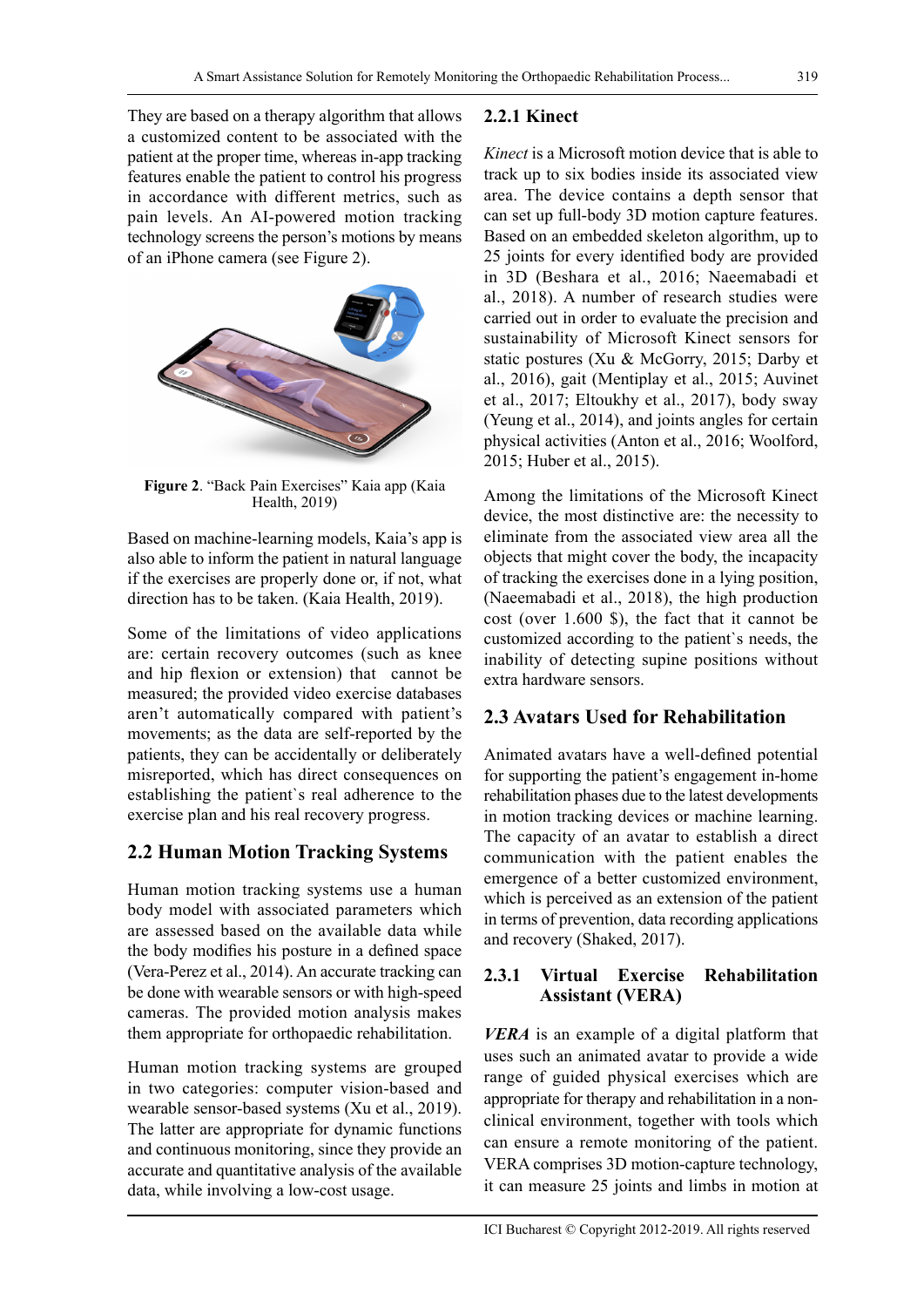a rate of 30 times per second, it records exercise performances providing audio-visual feedback (see Figure 3). It is strongly oriented towards the patient not only through the VERAHome system, but also through the VERAClinic one that supports the physicians in monitoring and defining customized therapy plans for their patients (Reflexion Health, 2019).



**Figure 3**. VERAHome system (Reflexion Health, 2019)

### **2.4 Inertial Measurement Unit (IMU) Sensors**

An IMU sensor estimates angular rate, force or magnetic field. This sensor is frequently associated with a sensor fusion software that puts together data from several sensors for measuring limb orientation and direction. The devices based on IMU sensors are affordable and appropriate for precise, non-invasive and portable motion tracking (Filippeschi et al., 2017).

#### **2.4.1. Systems Using One IMU Sensor**

The systems using one IMU sensor can be efficient in analyzing the exercise technique (O'Reilly et al., 2017). Advanced mathematics allow a single sensor to be used with a plain strap attachment, which counterbalaces minor position impreciseness.

#### **2.4.1.1 BPMpathway**

BPMpathway is a cost-effective remote patient assessment platform that supports the orthopaedic patients and their clinicians by elaborating a customized post-surgery in-home rehabilitation programme. An IMU sensor worn on the limb sends data to the BPMpathway app on the patient's tablet, which displays the results on a live animated avatar. The data is compared in real-time and displayed while it is automatically sent through cloud computing to the personal physician for evaluation (see Figure 4) (BPMpathway, 2019).



**Figure 4**. BPMpathway functioning (BPMpathway, 2019)

#### **2.4.1.2 interACTION**

*interACTION* is a remote rehabilitation management portable system that is based on *two IMU sensors*, each composed of a tri-axial accelerometer, gyroscope, and magnetometer sensors (see Figure 5A), an interactive app and a web-based physician portal.



**Figure 5**. interACTION portable system functioning (Bell et al., 2019)

The two sensors (see Figure 5B) provide a realtime visual feedback that allows the patient to self-monitor and adapt the exercises, and the physician to remotely assess the patient`s adherence to exercises and his recovery (see Figure 5C) (Bell et al., 2019).

#### **2.4.1.3 SWORD Health**

SWORD Health is a low-cost kinematic biofeedback tool based on *three IMU sensors*, AI and cloud technology that targets in-home physiotherapy. An AI physical therapist establishes personalized exercises, and a motion tracker system digitizes the patient's movements and delivers a real-time feedback through a mobile app (see Figure 6). The patient is better involved in the continuous improvement of the rehabilitation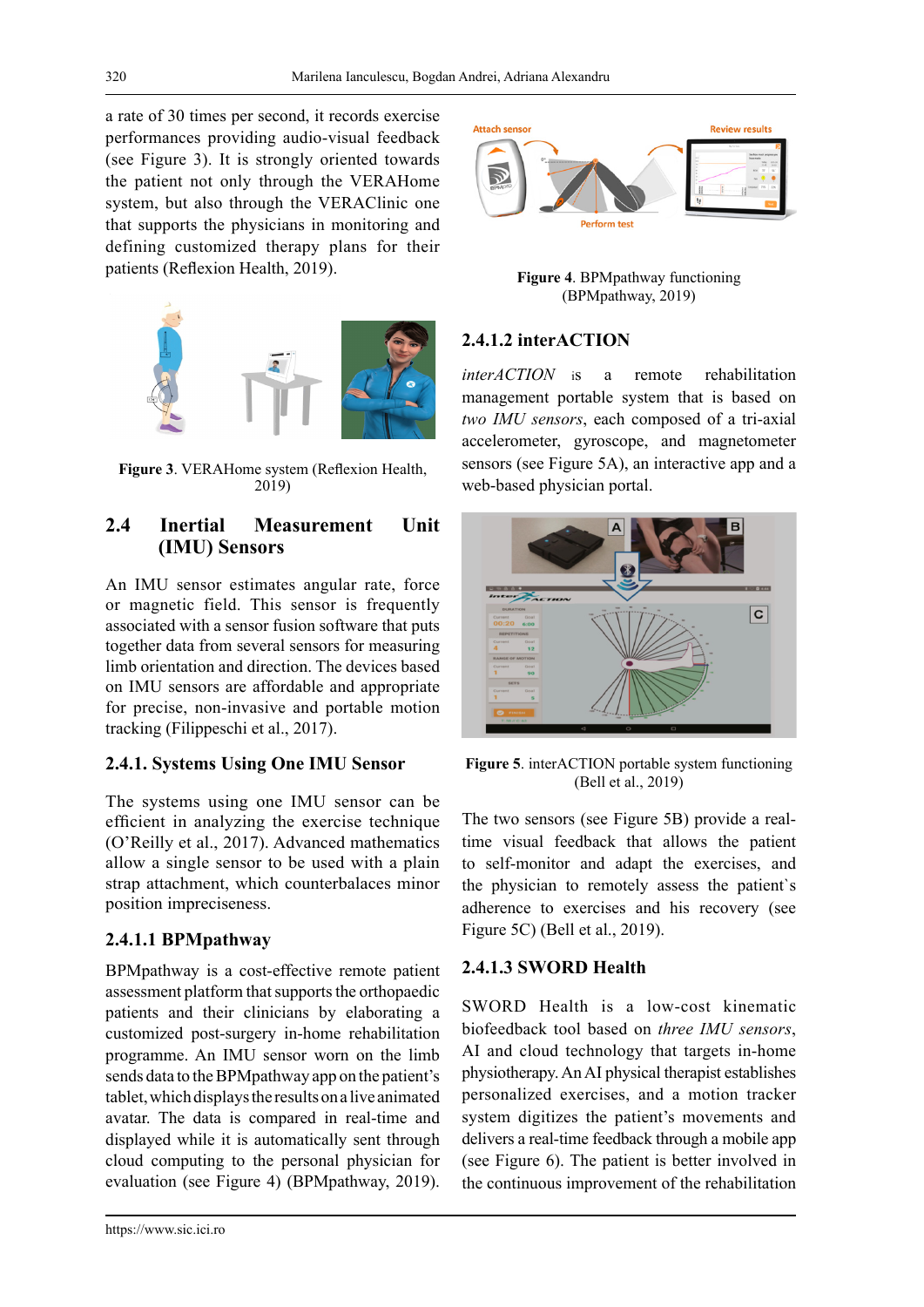under the strict remote supervision of a human clinical team (SWORD Health, 2019).



**Figure 6**. Digital Therapist from SWORD Health (SWORD Health, 2019)

## **3. Case Study:** *re.flex* **System**

### **3.1 Brief Presentation**

*re.flex* is an innovative system that aims to monitor the patients' musculoskeletal physiotherapy for the knee. It is appropriate for use both in clinics and at home as a smart rehabilitation assistant and allows open access to physical rehabilitation.

### **3.2 Comparative Analysis**

*re.flex* offers 3D detection and 3D visualization facilities. So, knee and hip flexion and extension can be measured and supine positions can be detected. Enough video exercises are available for structuring a post operative rehabilitation protocol. The tracking of the exercises and protocols is possible. *re.flex* is suited for patients' usage and can be customized based on their needs.

### **3.3** *re.flex* **Architecture**

The architecture of re flex includes:

- *Two motion IMU sensors* that collect data related to twelve movement metrics (orientation, velocity, gravitational forces, etc.) used for analyzing the patient's movements (see Figure 7). So, 90% of the most usual knee exercises can be performed (re.flex, 2018). The digital data acquired by the IMU sensors is considered to be a useful tool for monitoring patients recovery.



**Figure 7.** *re.flex* wearable sensors

The motion sensing devices are mounted above and below the injured joint of a patient.

The hardware sensors contain three axis accelerometers. three axis gyroscopes. three axis gyroscopes. Different from other motion tracking implementations, the system does not use a magnetometer as it's very susceptible to interference with iron based objects, which are very common in the physiotherapy clinics and even at home.

The placement of the sensors on the body is very important for other solutions as it influences all the subsequent measurements. This is why other solutions rely on very careful placement of the sensors that can be recognized by their algorithms. From the developers' perspective it's very hard for the patient to accurately place the sensors in the desired position: the desired position might be over the injury, it's not comfortable to wear the sensors in those positions, the patient has different sized limbs than the standard, etc. Another issue is that careful placement means lost time and additional worries for the patient who should concentrate on recovering from the injury. This might affect the adherence to the treatment plan which is not desirable.

This is why *re.flex* allows the motion sensing devices to be placed randomly above and below the patient's affected joint. The patient doesn't have to fix them in a certain position; the auto-calibration algorithm detects the actual positioning and ensures that the orientations of the sensors are related to the actual physical axis of rotation of the join.

- *A mobile application* that receives realtime sensor data about patients' activity, received wirelessly from IMU sensors. Using a complex movement algorithm, an innovative, precise 3D – 360-degrees realtime visualization of the injured limb on smartphone is provided (see Figure 7).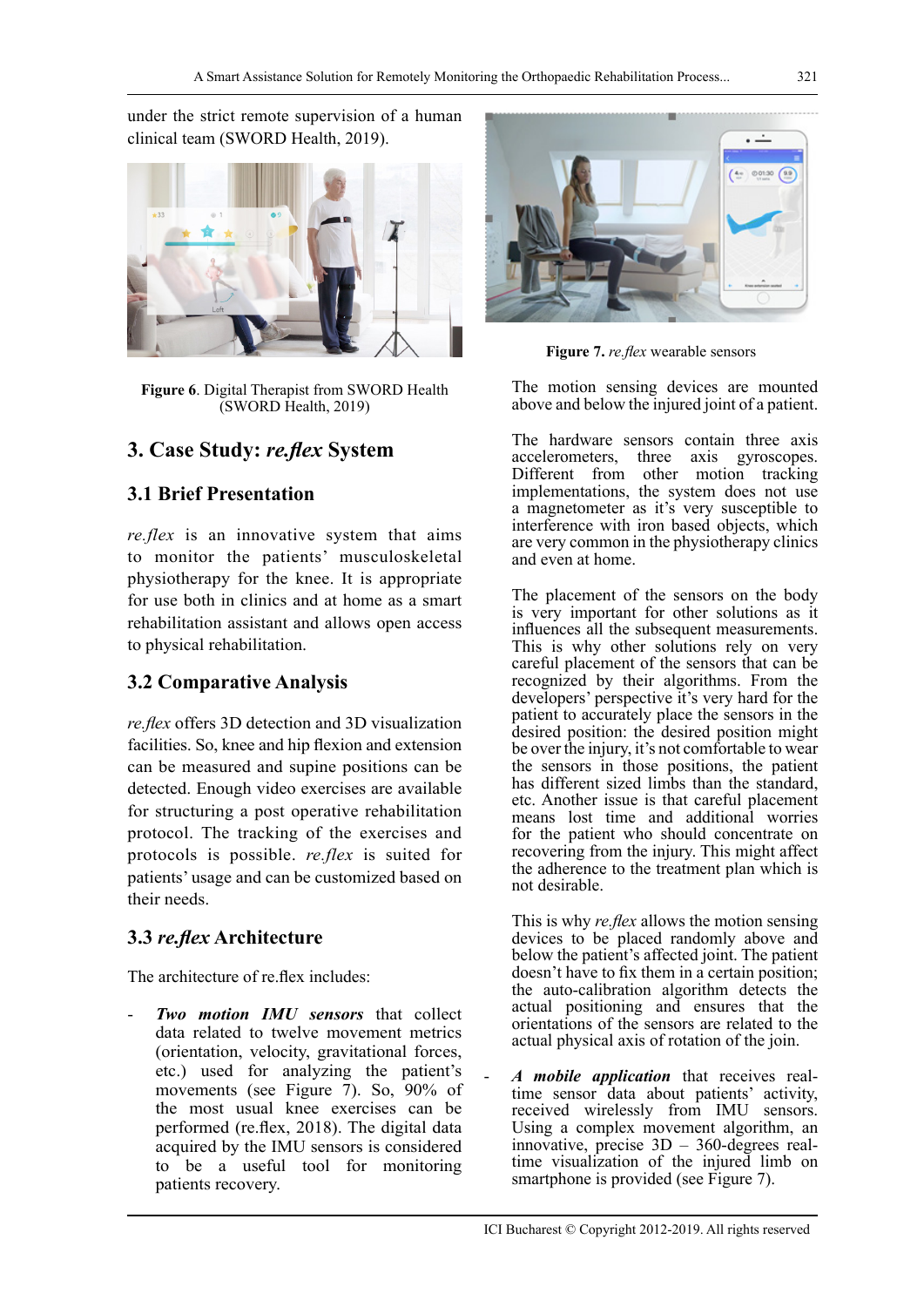The mobile application is made of two separate interfaces, a physiotherapist interface and a patient interface. These two different interfaces are accessible using the corresponding login parameters; if the user logging-in is a patient, then the patient interface is shown, if the user is a physiotherapist, the physiotherapist interface is shown instead.

The mobile application is customized for the iOS and Android operating systems. For the iOS operating system, the application is made of a Swift coded user interface, a C++ coded movement and calibration algorithm and a Unity coded live render view. For the Android operating system, the application is made of a Java coded user interface, a C++ coded movement and calibration algorithm and a Unity coded live render view.

The mobile application includes as well an Exercise definition module, an exercise scheduling module and a movement analysis algorithm.

The quality of the movements can be appreciated based on the comparison between the healthy leg and the injured one. Physiotherapists can access easy-tounderstand reports about patient adherence, pain, flexion and quality of the movement (Socker, 2018).

The *physiotherapist interface* shows all the patients that physiotherapist has registered, their progress, the list of scheduled exercises, feedback from the patient and patient assessment module.

The physiotherapist has a database of exercises to choose from or predefined programs that can be assigned to a patient depending on the affection/surgery.

The exercise database contains a list of predefined exercises that the physiotherapist will use as a base for his own exercise programs. Each exercise can be customized within the physiotherapist application so it fits the patient using the system.

The *patient interface* contains a list of exercises prescribed by the physiotherapist to the patient accessing the web application. This list can be updated by the physiotherapist using the web platform or the mobile application. The mobile application receives data from the motion sensing devices, shows the movement live on the mobile device screen, counts exercise repetitions and shows how correct the movement was done using the thresholds set previously by the physiotherapist.

- *A medical platform (the web server)* where exercises and exercise programs are defined and scheduled for patient. The video exercises and recovery programs creates a link between the patient and the physicians based on an insight full analysis of patient's stored data or a customized monitoring, assessment and immediate feedback. The Web server also acts as a physiotherapist interface to the cloud-based database which stores all the exercise/programs data and the patient data. It allows defining new exercises by setting movement constraints and changing existing exercises. Continuous synchronization with the physiotherapist and patient mobile applications ensures the exercise database is always up to date.

The web server is coded in the Javascript language and has a MySQL database.

The web platform allows exercises and exercise programs to be defined by the physiotherapist or by the clinic. There are standard public programs defined and available for all the clinics and physiotherapists, and private programs that can be seen only by the clinic.

The web platform allows the physiotherapist to see all the exercises done by the patient, the progress of the recovery and to adjust the program scheduled for the patient.

The progress of the recovery can be measured during the first weeks of the recovery by the flexion increase. This is the phase where the patient tries to recover the lost flexion due to the injury. In this phase all progress and exercises are targeted towards the recovery of function for the patient. The phase is assumed to be completed when the patient recovers flexion to the values previous to the injury.

The next phase of recovery is targeted towards strengthening the muscles and recovering to the previous state before the injury. The progress in this phase is measured by the number of exercises done, the increased duration of isometric exercises and the increased weights used for the training.

- *A cloud-based database* which keeps the physiotherapist, patient and exercise data.
- *A two-way communication system*, available in the mobile app, and useful when the patients have urgent questions or the physiotherapist needs to intervene.

*re.flex* cannot replace conventional physiotherapy, but it can help this industry to scale up more easily. Basically, a specialist can treat multiple people at the same time, because the monitoring will be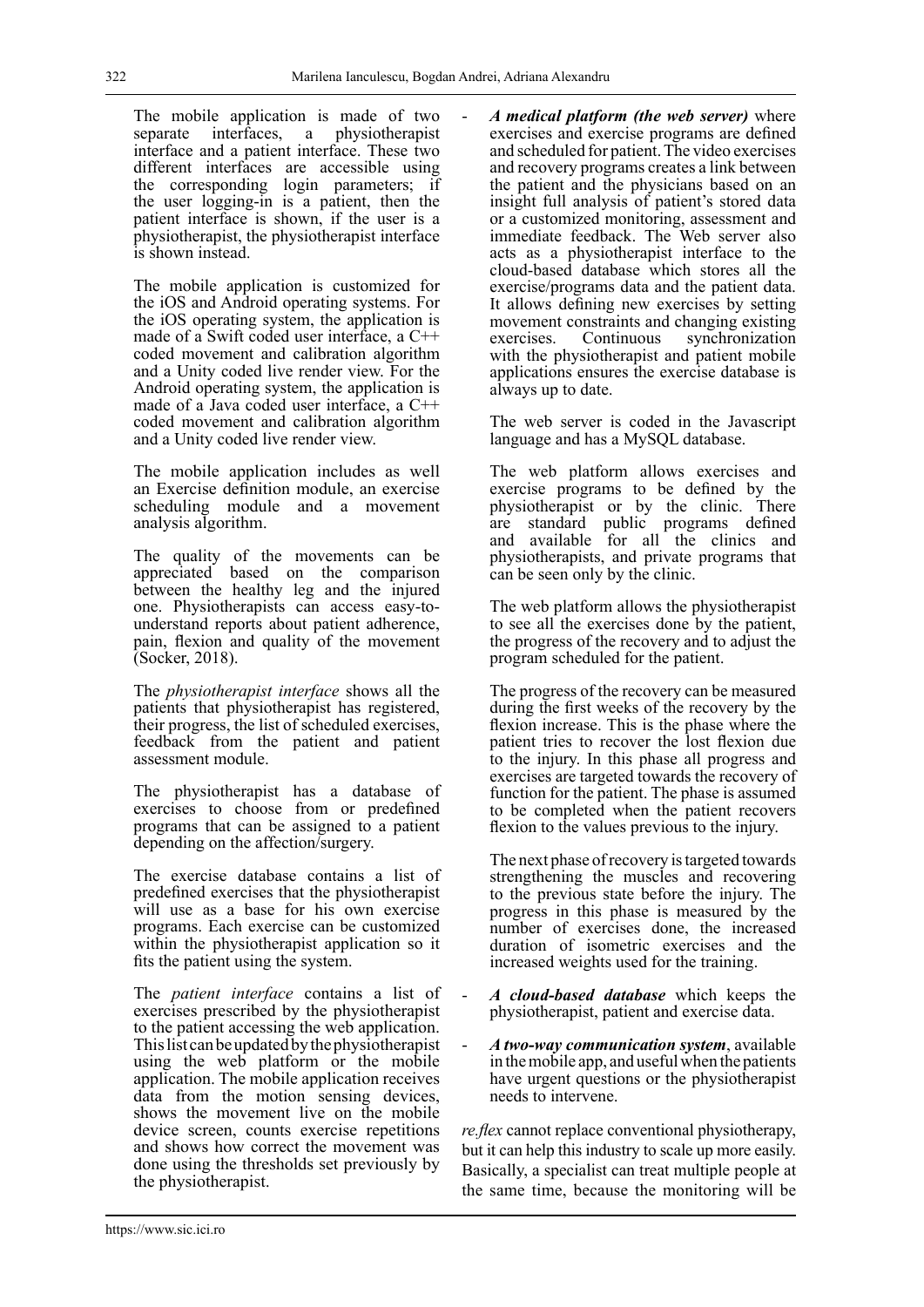

**Figure 8**. Virtual assistance provided by *re.flex* (re.flex, 2018)

done by the IMU sensors of the system. *re.flex* can measure the evolution of a patient's recovery based on the measurements made on that patient when he entered the clinic. If a physiotherapist puts the IMU sensors on the patients, they can also visualize the physical exercises which are performed, receive notifications in the form of vibrations when they do not perform well, and they are also monitored by the system which enables them to correct the execution of the exercises (see Figure 8).

As a digital partner for healthcare providers *re.flex* develops the IMU sensors and the visualization system (software) for the use of clinics, physiotherapists and hospitals. Patients rent these sensors and take them home, so that they may be able to track their own progress after a certain level of recovery. The rehabilitation protocols developed by *re.flex* follow the guidelines of the most prestigious universities. Also, can have their own protocols included in the recovery programs or some protocols developed by the head of the physiotherapy. Over time, specialists will be able to create their own programs that have the potential to better utilize the healthcare resources. The system owners and medical managers can see the protocol, if the recommended exercises have been done, how long they will work with the patient, how busy the specialists are and how they work.

#### **3.4 Experimental Study**

#### **3.4.1 Data Acquisition**

The first orthopaedic telerehabilitation study with sensors in Eastern Europe started in May 2018, *re.flex* being coordinated by Dr. Bogdan Andrei, a leading orthopaedic doctor from *Floreasca* Emergency Hospital and also the owner of *Centrokinetic*, a leading orthopaedic rehabilitation clinic in Bucharest, Romania. Dr. Bogdan Andrei got involved in *re.flex* as an orthopaedic advisor.

One of the most common knee injuries is an anterior cruciate ligament (ACL) sprain or tear. 30 patients following an ACL reconstruction were selected to take part in the research, from day two after surgery.

The patients were divided into two equal groups and randomly allocated to either the control group or the intervention group. They received 12 weeks of physical therapy treatment. The former group has been treated in a clinical setting, while the latter received the same treatment at home, while being monitored with *re.flex*.

The knee flexion was measured 2 days after the ACL reconstruction surgery had been performed and for the intervention group it varied between 30 and 80 degrees.

#### **3.4.2 Data Analysis**

The outcomes of the recovery for patients following an ACL reconstruction depend on multiple factors: timing and the type of surgery, timing of the recovery, adherence to the recovery plan, total amount of time invested in the recovery and patient's medical state. If one documents the level of importance for each of the abovementioned factors by using technology, this can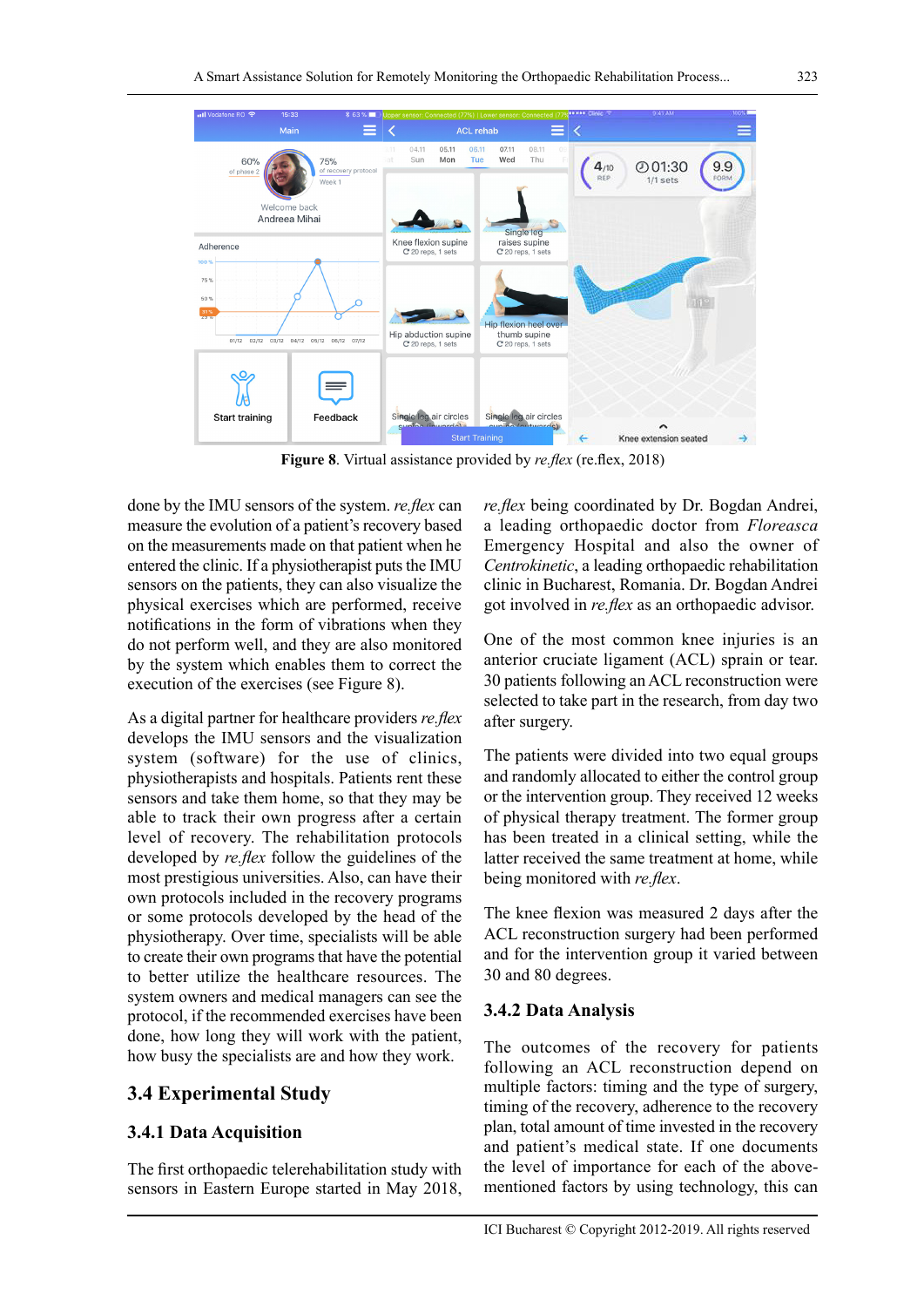create more advanced recovery protocols and help patients recover better and faster. After the 4 months of treatment with *re.flex*, the patients` knee flexion was measured again and significant changes have been recorded. All patients were satisfied with their range of motion and compared with the healthy leg, they had achieved full flexion. An increase of 31% in the adherence to the recovery program was recorded for the patients in the intervention group, that received 16 weeks of physiotherapy through the *re.flex* system (see Figure 9).



**Figure 9**. Difference of adherence between the groups

Physiotherapists were able to track the correctness score of home sessions. Another important aspect that has been studied by using the sensors was the correctness score of the home exercises performed. This innovative metric is only available for the sensor solutions that gather and analyze real-time data.

The correctness score offers the physiotherapist a strong hint about how the patient performs the exercises because it takes into consideration if the proper levels of joint constraints` angles are met. By studying the data collected by the sensors, it was noticed that patients were gradually increasing their correctness scores, as they learned the exercises and the correct movements. The outcomes were measured using the Oxford Knee Score. Patients completed the form on the second day after the surgery and at the end of the fourmonth treatment (see Figure 10).



**Figure 10.** Correctness score for the intervention group

#### **3.4.3 Results**

An average difference of 1.3 OKS (Oxford Knee Score) points was recorded in favour of the intervention group. Therefore, the patients were satisfied with the results obtained by this approach in terms of the improvement of postoperative quality of life, which lead to a faster reintegration into the social environments.

Patients from the intervention group visited the clinic on average 2 times in the course of the 4-month treatment. During the first visit they've learned how to use the above-mentioned solution while the second, and in few cases, the third visit, was a follow-up visit. It was interesting to analyse the number of interactions that the patients had had with their remote therapist. 90% of the interactions took place through the application and 8-15 message exchanges were recorded (see Figure 11).



**Figure 11**. Message exchanged through the app and during hospital visits

This difference can be linked to multiple factors, including openness to technology, a high degree of helplessness, or the quality of the therapeutic alliance and should be studied further.It has been observed that patients used the chat in the *re.flex*  application mostly for finding answers about the pain they have felt during the treatment. However, at the end of the treatment, all patients were satisfied with the recovery and the delivery of the treatment.

The physiotherapists were asked to take part in a 15-item questionnaire structured into: the satisfaction degree regarding the recovery solution, and their level of implication required in order to deliver the treatment to their patients. The recorded satisfaction rate was 94%. From the patient's perspective, satisfaction was also high. The level of patients' satisfaction with the method of treatment and feedback was very good (90%).

Both, physiotherapist and patients reveal the necessity of having available similar systems useful in the rehabilitation of other body parts.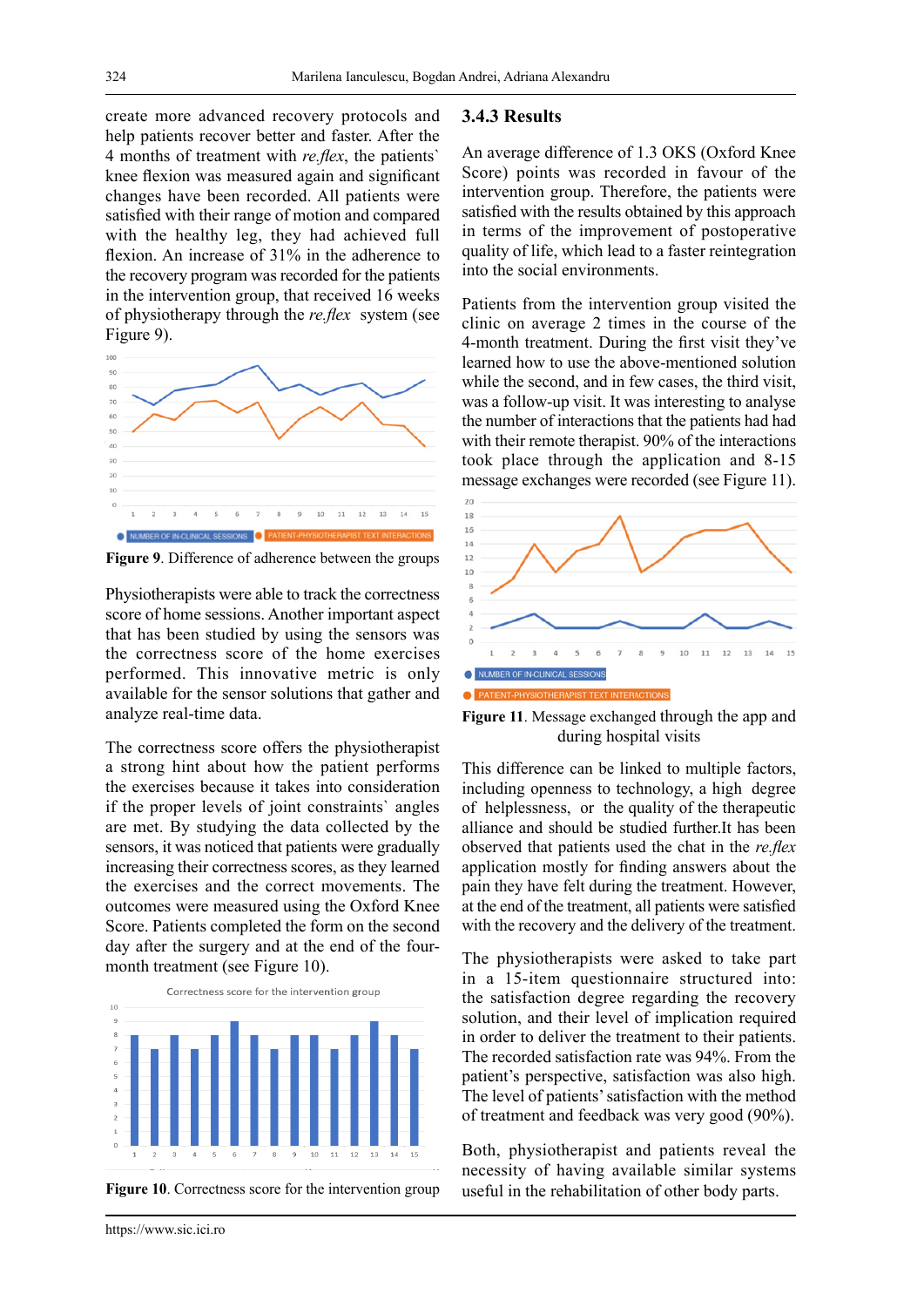## **4. Potential for Further Developments**

Remote health monitoring of the elderly consists in multivalent procedures based on a technology adapted to the particularities induced by ageing, and performed in non-clinical environments (Ianculescu et al., 2018). The elderly`s activity recognition, with a special focus on motion, which was recorded through appropriate sensors is an added value (Voicu et al., 2019). The particular importance of health data imposes the deployment of innovative tools able to harmonize and interconnect it (Esposito et al., 2017).

"*Non-invasive monitoring and health assessment of the elderly in a smart environment* (RO-SmartAgeing)" is an ongoing project that aims to support an active and independent life of the elderly at home, the prevention and rehabilitation of age-related dysfunctionalities, and a wider access to improved personalized healthcare.

As *RO-SmartAgeing* is based on IoT, cloud computing, and predictive analysis technologies, integrating some components of *re.flex* system, it can enlarge its designed functionalities by allowing an early detection of the decline of the elderly patient's locomotor system and identifying the most suitable fall prevention frameworks, gait analysis and management of the lower back pain and other musculoscheletal conditions of the spine. The teams involved in the above-mentioned projects are assessing the opportunity of elaborating an IMU-based algorithm for detecting daily activities that can be associated with a remotely guided personalized physiotherapy.

## **5. Conclusions**

This paper highlights the support brought by some emerging technologies for the accurate monitoring of orthopaedic movements, physiotherapy and rehabilitation, highlighting how the best functional outcomes can be obtained in compliance with the patient's adequate involvement.

*re.flex* is an innovative system with a strong motivational feature for the patients. The smart rehabilitation assistant allows an accurate monitoring and evaluation of the customized exercises. In the near future, besides the current focus on lower limb rehabilitation, *re.flex* solution will be augmented by means of a lower back 3D support, hand and shoulder exercises and protocols. The potential of extending functionalities of the ongoing RO-SmartAgeing system by integrating the *re.flex* telerehabilitation-as-a-service solution was identified and is under development. This approach will help the older people to recover their muscle balance ability, to diminish their pain, and to enhance their quality of life.

#### **Acknowledgements**

The authors gratefully acknowledge the contribution of the Romanian Ministry of Research and Innovation for funding the projects *RO SmartAgeing - Non-invasive Monitoring System and Health Assessment of the Elderly in a Smart Environment* for the period 2019-2022 and "*vINCI: Clinically-validated INtegrated Support for Assistive Care and Lifestyle Improvement: the Human Link*" for the period 2018-2021.

## **REFERENCES**

- 1. Alexandru, A. & Ianculescu, M. (2017). Enabling assistive technologies to shape the future of the intensive senior-centred care: A case study approach, *Studies in Informatics and Control*, *26*(3), 343-352. DOI: 10.24846/ v26i3y201710
- 2. Anton, D., Nelson, M., Russell, T., Goñi, A. & Illarramendi, A. (2016). Validation of a Kinectbased Telerehabilitation System with Total Hip Replacement Patients, *Journal of telemedicine and telecare*, *22*(3), 192-197.
- 3. Auvinet, E., Multon, F., Manning, V., Meunier, J. & Cobb, J. P. (2017). Validity and sensitivity of the longitudinal asymmetry index to detect gait asymmetry using Microsoft Kinect data, *Gait & Posture*, *51*, 162-168.
- 4. Bell, K. M., Onyeukwu, C., McClincy, M. P., Allen, M., Bechard, L., Mukherjee, A., Hartman, R. A., Smith, C., Lynch, A. D. & Irrgang, J. J. (2019). Verification of a Portable Motion Tracking System for Remote Management of Physical Rehabilitation of the Knee, *Sensors*, *19*(5), 1021.
- 5. Beshara, P., Chen, J., Lagadec, P. & Walsh, W. R. (2016). Test-retest and Intra-rater Reliability of Using Inertial Sensors and its Integration with Microsoft Kinect to Measure Shoulder Range-of-motion. In *International Conference on IoT Technologies for HealthCare* (pp. 177- 184). Springer, Cham.
- 6. BPMpathway (2019). *The proven dimension in remote patient assessment*. Available at: <[https://www.bpmpathway.com/bpmpathway](https://www.bpmpathway.com/bpmpathway-product-description/)[product-description/>](https://www.bpmpathway.com/bpmpathway-product-description/).